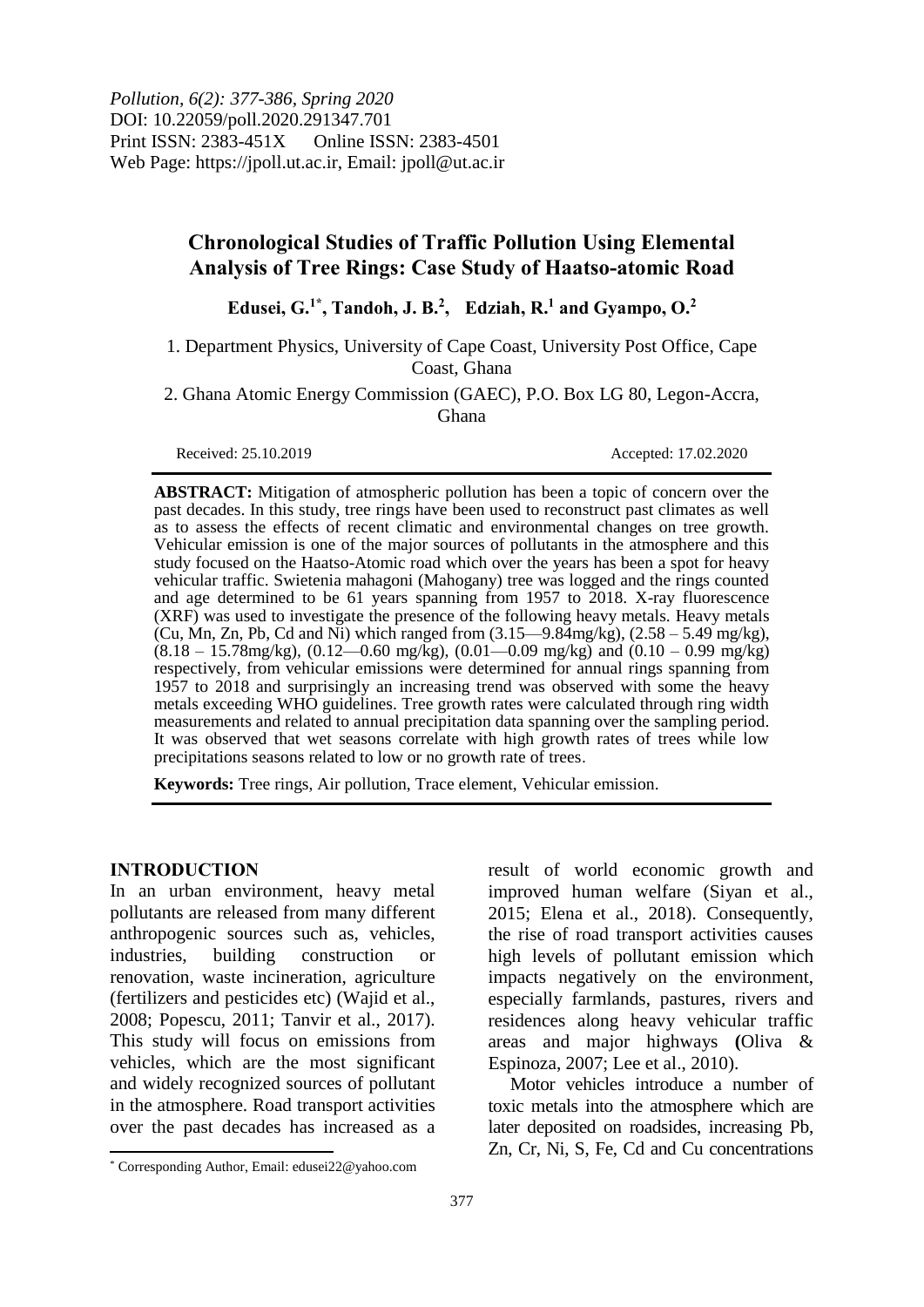in road dust and vegetation adjacent to the roadside (Lough et al., 2005). Pb comes from the exhaust of vehicles which is attributed to the addition of lead alkyl as an antiknock additive to gasoline to raise octane number of fuel. Zinc also comes from the wear of tires and contains additives in lubricating oils emitted from vehicle exhausts. Copper emissions are also as a result of the wear of brake linings (Vecchi et al., 2007; Abu-Allaban et al., 2003; Garg et al., 2000). At high levels or concentration, these metals can cause serious health risks to humans.

Most air pollution studies in Ghana are based on atmospheric aerosols collected on particulate matter filters (Aboh et al., 2012; Benjamin & Ayatulai Abdul, 2018). This is an active method that gives an idea of trace-element atmospheric pollution only during the sampling time (Kathie et al, 2010). The measurements require sophisticated technical equipment which are generally expensive. In Ghana, it is difficult to use air samplers in remote areas due to lack of electricity. The usefulness of bioindicators such as mosses, tree rings and lichens in determining trace- and heavy-<br>metal concentrations in different metal concentrations in geographical areas has been discussed and demonstrated in several studies (Markert, 2003; Tan et al., 2005; Padmo et al., 2003). Mosses and lichens are used because they more readily reflect local changes in heavy-metal deposition and they are also better accumulation indicators (Palmieri et al, 2016). A disadvantage of using mosses and lichens as passive samplers is that their growing range is limited. (Szczepaniak & Biziuk, 2003).

A number of studies have shown the ability of trees to take up and incorporate pollutants into their annual growth rings (Nabais et al., 2001; Speer, 2010). Indeed, tree-rings have been used to provide annual records of pollution over decades, tracing pollutants on a spatial and temporal scale in relation to their sources (Cocozza et al., 2016; Danek et al., 2015; Odabasi et al., 2015). In this study, we are interested in vehicular emission chronology recorded in tree rings over the past fifty (50) years at Haatso-Atomic road, in the Greater Accra Region of Ghana. Therefore, concentrations of heavy metals in treerings were examined to reflect heavy metals pollution variations and we also examined growth rates of trees in relation to rainfall patterns around the sampling points. This phenomenon is summarized in figure 1, which shows that growth rates are higher in wet seasons than in dry seasons.



**Fig. 1. Schematic showing tree rings growth with respect to seasonal variations (Yorke, & Omotosho, 2010).**

## **MATERIAL AND METHODS**

Samples analyzed for this study were taken from Haasto-Atomic road in the Greater Accra Region of Ghana. The Haatso-Atomic road is adjacent to the Ghana Atomic Energy Commission (GAEC), and is located on this coordinate (5° 40′ 9.7″ N, 0° 12′ 27″ W). The road side vegetation in the study area is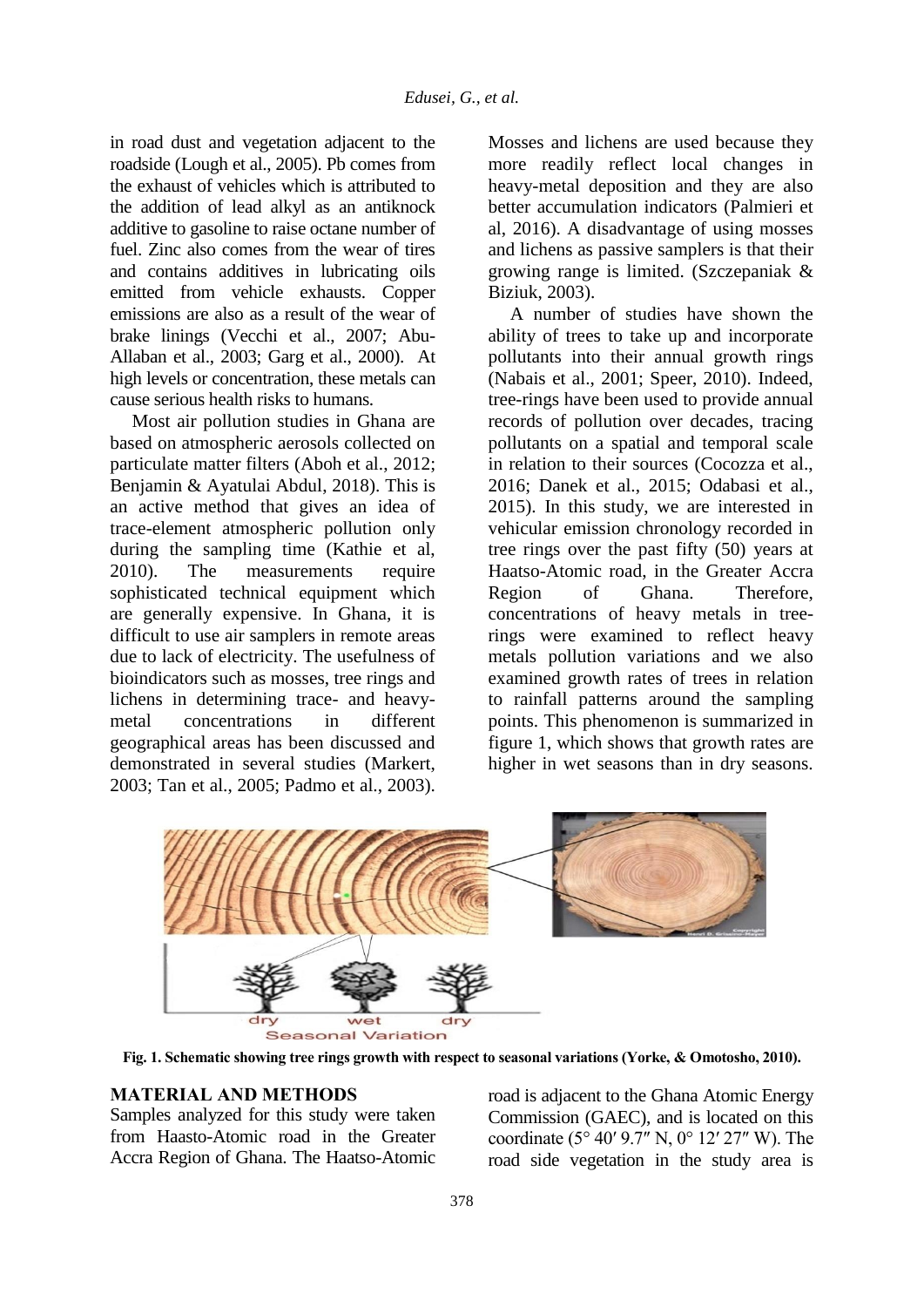dominated by Azadirachta indica (Neem tree) and Swietenia mahagoni (Mahogany tree). The area is well suited for the study of pollution effects because of the persistent vehicular traffic on the main road. Figure 2, shows a map of the sampling site, with sampling locations indicated in red circles along the main road.

In 2018, Swietenia mahagoni (mahogany), which is about one meter (1 m) from the main road was logged and crosssections taken for tree ring analysis. The choice of this tree species was dependent on its ability to produce annual growth rings which is a prerequisite for trees being used as proxies.

Cross-sections of tree samples were dried in the laboratory under supervision. Radial subsections were sampled from these sections and used for energy dispersive x-ray emission analysis and also for growth rate determination. The total length of each radial subsection from the pith to the cortex was measured to the nearest millimeter.

Radial sections of the trees with clear growth ring patterns were electronically scanned, counted and growth widths estimated using image J software. Annual rings cut from the radial cross-sections were analyzed for heavy metal composition using X-ray fluorescence analysis.

#### **RESULTS AND DISCUSIONS**

From the tree ring counting analysis performed, 61 annual growth rings were counted. Since the tree was logged in 2018, the age of the tree could be estimated by subtracting 61 from 2018, which gives 1957 as the birth year of the tree analyzed as indicated in Figure 3.

From Figure 4, one can observe a consistent increase in the growth of the tree from 1957 to 1971, after which there was a sudden sharp decline of growth, which could be attributed to harsh environmental conditions such as drought, a typical growth inhibitor. From 1977 to 1980, there was an average growth of the tree which was the highest life-time growth recorded for the tree i.e. 8mm growth. Soon after this growth, there was long period of decline till 2018 when the tree was logged. This prolonged period of decline in growth could only be attributed to harsh seasonal variations or heavy metal pollution from vehicular emission. Figure 5 further shows the growth rate patterns for the tree analyzed over the period of 1957 to 2018. Negative growth was observed in 1974, 1984 and 2018. The negative growth in 2018 indicate vehicular emission have increased exponentially over the last decades.



**Fig. 2. Map showing roadside air quality monitoring site (sampling sites are shown in red circles)**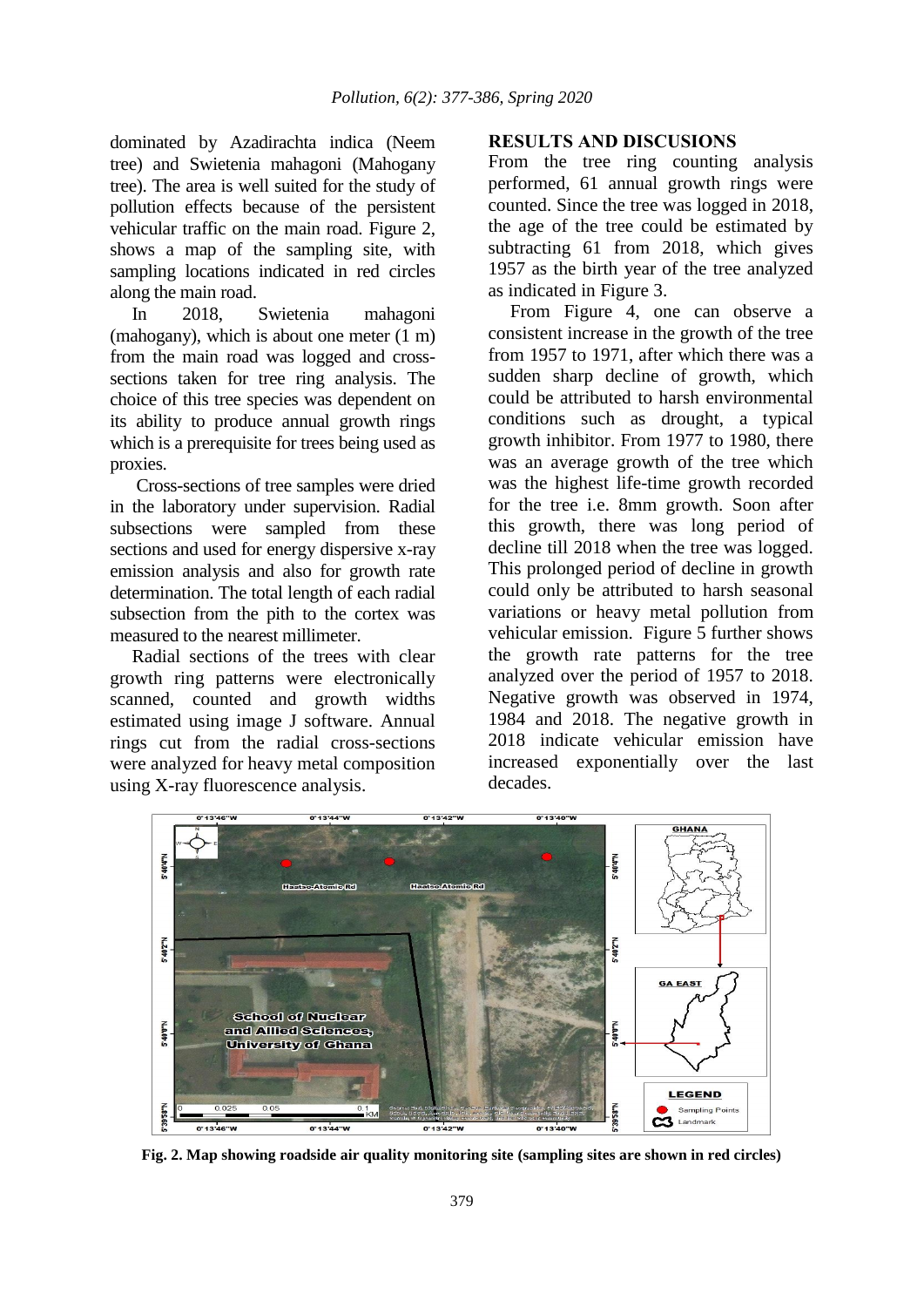*Edusei, G., et al.*



**Fig. 3. Photograph showing the pith (year the tree was born) and the bark (year the tree was logged)**



**Fig. 4. A plot showing tree ring widths averaged over five-year periods.** 



**Fig. 5. Plot showing growth rates of trees over a 61-year period**

Tree rings' growth were compared with annual wet and dry events recorded by the Metrological Department for Accra.

From the Figure 6, which shows the annual ring width for the tree sample, some

years recorded very high growth while others experienced a sudden steep decline in growth. The years 1965, 1968, 1970, 1975, 1979, 1983, 2011 recorded very high growth, which can be attributed to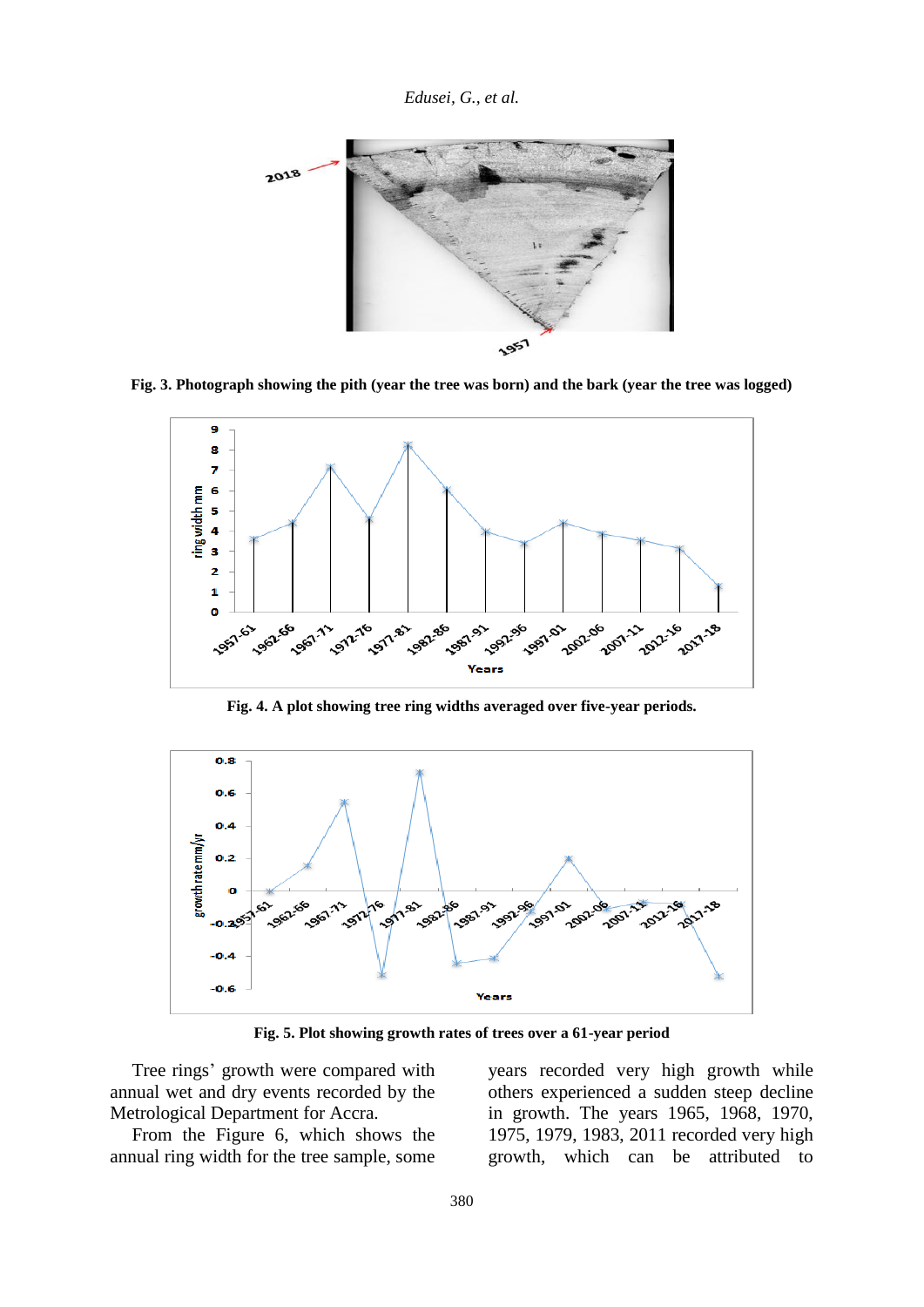conducive environmental conditions such as enough rainfall during those years. The figure above is used to compare the wet and dry years, in Table 1 (Yorke and Omotosho, 2010).

From X-RF analysis of the annual tree rings, Six (6) elements Cu, Zn, Ni, Mn, Pb and Cd. were identified and quantified.

**Copper (Cu)** concentrations range between 3.15 – 9.86 mg/kg at Haatso-Atomic road. As the data show in Figure 7, the concentration of copper started increasing from 1957 to 1984, thereafter the amount of copper metal fluctuated from 1984-1988 then followed by an increase in the trend till 2017. The amount of copper, however, reached a peak in 2017 of a value 9.86 mg/kg. The accepted limit of copper for plants is 10 mg/kg recommended by WHO (Zigham Hassan et al 2012). The concentration of copper recorded was below the accepted limit. The consistent increase in the levels of Cu can be attributed to the increase in traffic activities on the stretch of the road where the samples were taken. From literature, Vecchi et al. (2007), Cu and zinc have been identified to be good indicators of traffic emissions from brake wear and tear matter emissions.



**Fig. 6. Illustration of the annual ring width estimated for the tree.** 

**Table 1. Classification into wet and dry rainfall years at Accra (Yorke & Omotosho, 2010)** 

| <b>Accra Rainfall</b> |          |      |          |
|-----------------------|----------|------|----------|
| 1968                  | Wet year | 1976 | Dry year |
| 1973                  | Wet year | 1977 | Dry year |
| 1974                  | Wet year | 1978 | Dry year |
| 1980                  | Wet year | 1983 | Dry year |
| 1988                  | Wet year | 1992 | Dry year |
| 1991                  | Wet year | 1993 | Dry year |
| 1995                  | Wet year | 1994 | Dry year |
| 2002                  | Wet year | 1998 | Dry year |
|                       |          | 2000 | Dry year |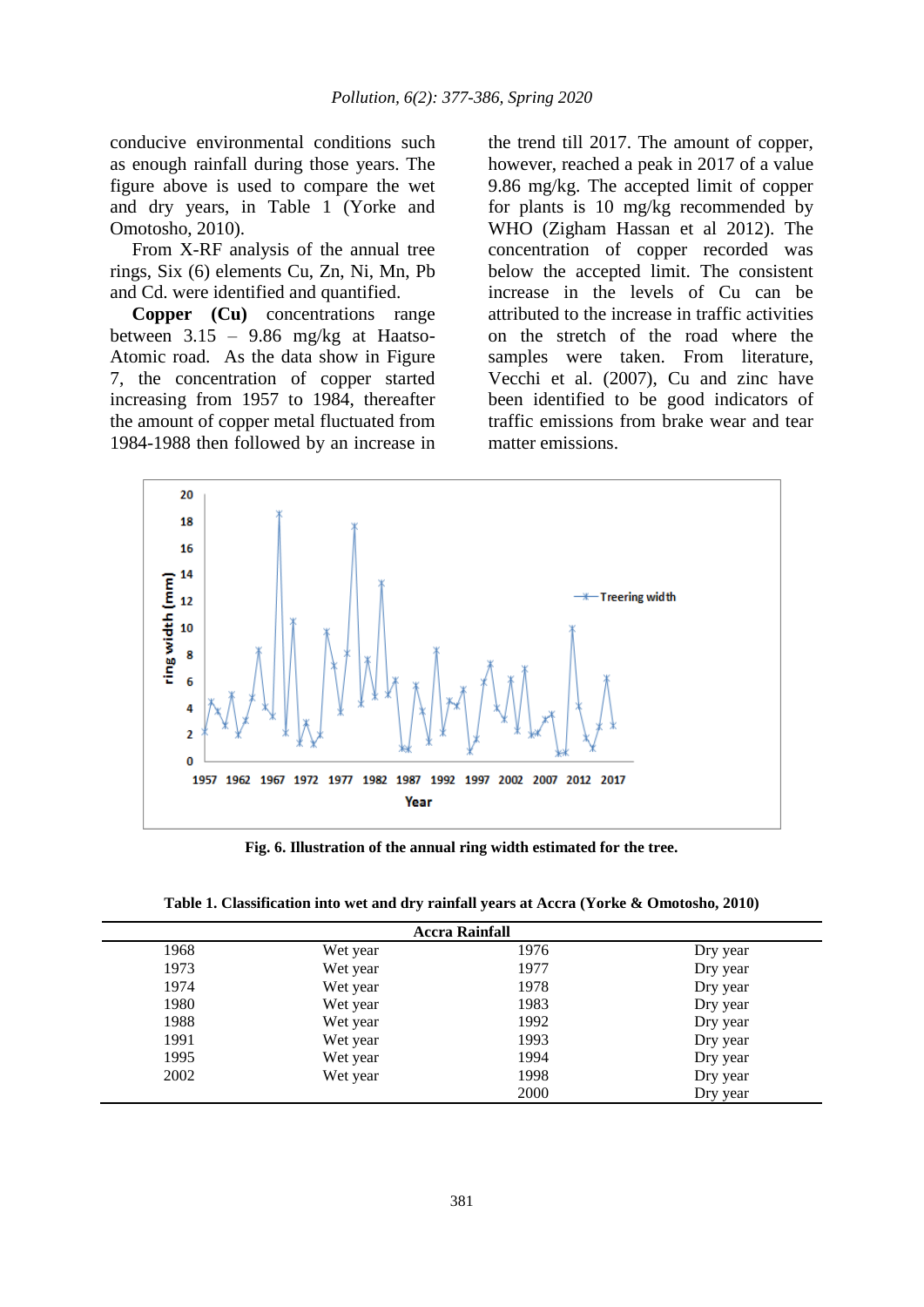

**Fig. 7. Copper concentration in Swietenia mahagoni at Haatso-Atomic road**

**Zinc** (**Zn**) concentrations range between  $8.18 - 15.78$  mg/kg as shown in Figure 8 below. As the data show, the amount of zinc metal fluctuated from 1964-1999. The highest amount of copper was recorded in 2018, a value of 15.78mg/kg. The zinc values recorded at the site were below the WHO's recommended limit of zinc in plants, that is 50 mg/kg (Afzal Shah et al., 2011). The consistent increase in the levels of Cu can be attributed to the increase in traffic activities on the stretch of road where the samples were taken. From literature, in their study, Talebi & Tavakoli-Ghinani (2008) observed high concentrations of zinc at the south and west areas with higher traffic densities within the city of Isfahan of  $220 - 418$  ng/m<sup>3</sup>.

**Cadmium (Cd):** there was observed characteristic rise and fall in cadmium from 1957 to 1995 in which cadmium sharply increased and decreased. The highest amount of cadmium is 0.09 mg/kg and recorded in the year 2018. The maximum limit of Cd in plants, recommended by WHO, is 0.02 mg/kg. The presence of cadmium at the sampling site may be accredited to vehicular exhaust emission due to its existence in gasoline and as a result of corrosion of car parts as established by lough et al.(2012). Potential sources of cadmium include vehicular exhaust emissions of tire abrasion; open burning of municipal wastes containing Ni-Cd batteries from vehicles (Awan et al, 2011).



**Fig. 8. Zinc Concentration in Swietenia mahagoni at Haatso-Atomic road**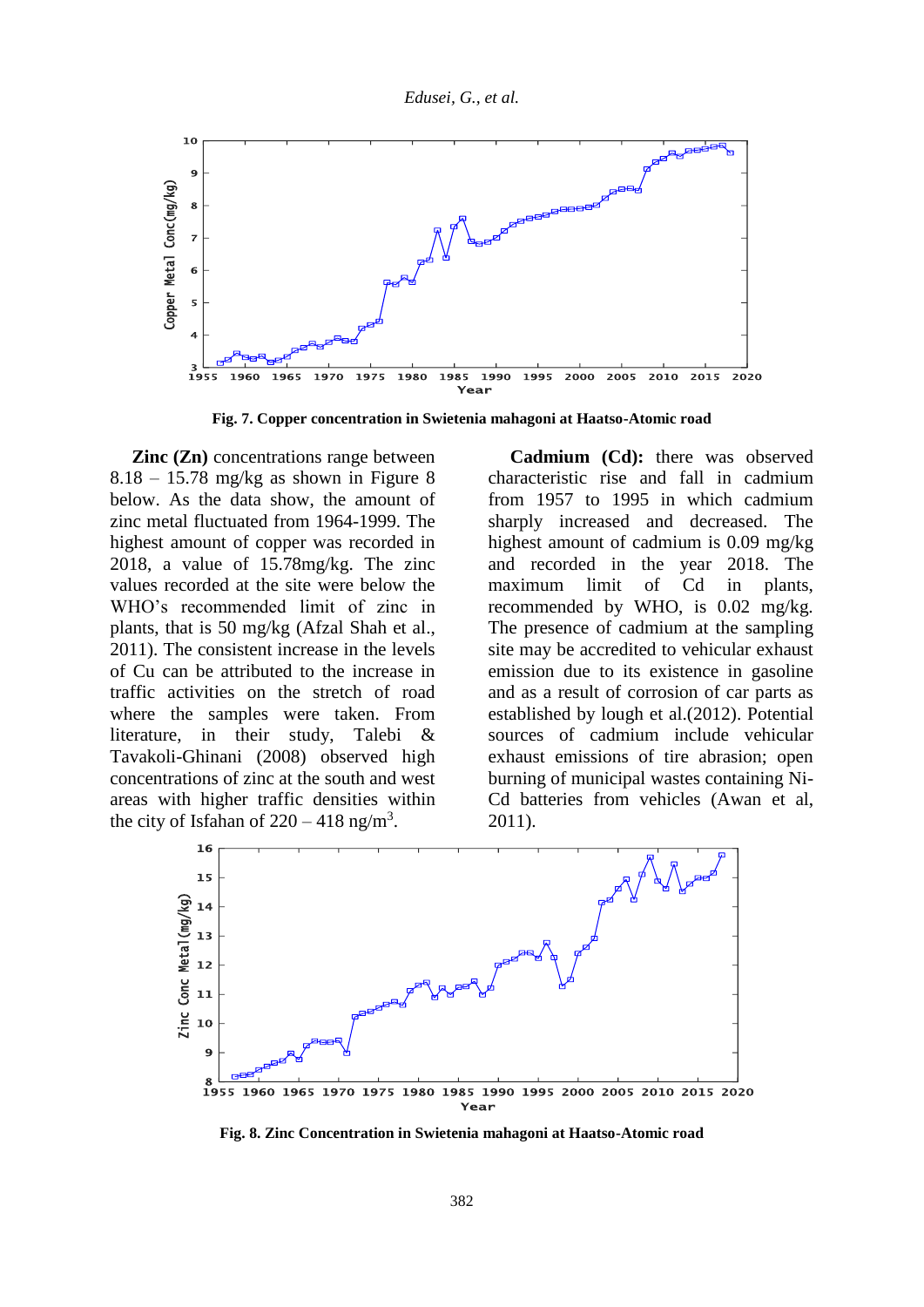

**Fig. 9. Cadmium concentration in Swietenia mahagoni at Haatso-Atomic road**

**Lead (Pb**): from Figure 10, there is a characteristic rise and fall in the concentration of lead from 1957 to 1982 in which the concentration trend increased sharply and decreased till 2018. The highest amount of lead of 0.60 mg/kg was recorded in 1986. The maximum limit of lead in plants, recommended by WHO, is 2 mg/kg. Prior to the global phase out of leaded fuels, lead concentrations in ambient air ranged from 2  $\mu$ g/m<sup>3</sup> to 188  $\mu$ g/m<sup>3</sup> (2000 – 188000 ng/m<sup>3</sup>) which was above the annual Ghana's EPA guideline value of 2.5  $\mu$ g/m<sup>3</sup>. After the phase out of lead in gasoline, lead concentrations ranged from  $0 - 1.97 \mu g/m^3$  (0 - 1970 ng/m<sup>3</sup> ) (Nerquaye-Tetteh, 2009). A study conducted by Safo-Adu *et al*. (2014) also revealed low particulate lead levels in the ambient air along the Accra-Tema highway. The low lead levels recorded in this study thus confirm a progressive fading out of leaded fuel.



**Fig. 10. Lead concentration in Swietenia mahagoni at Haatso-Atomic road**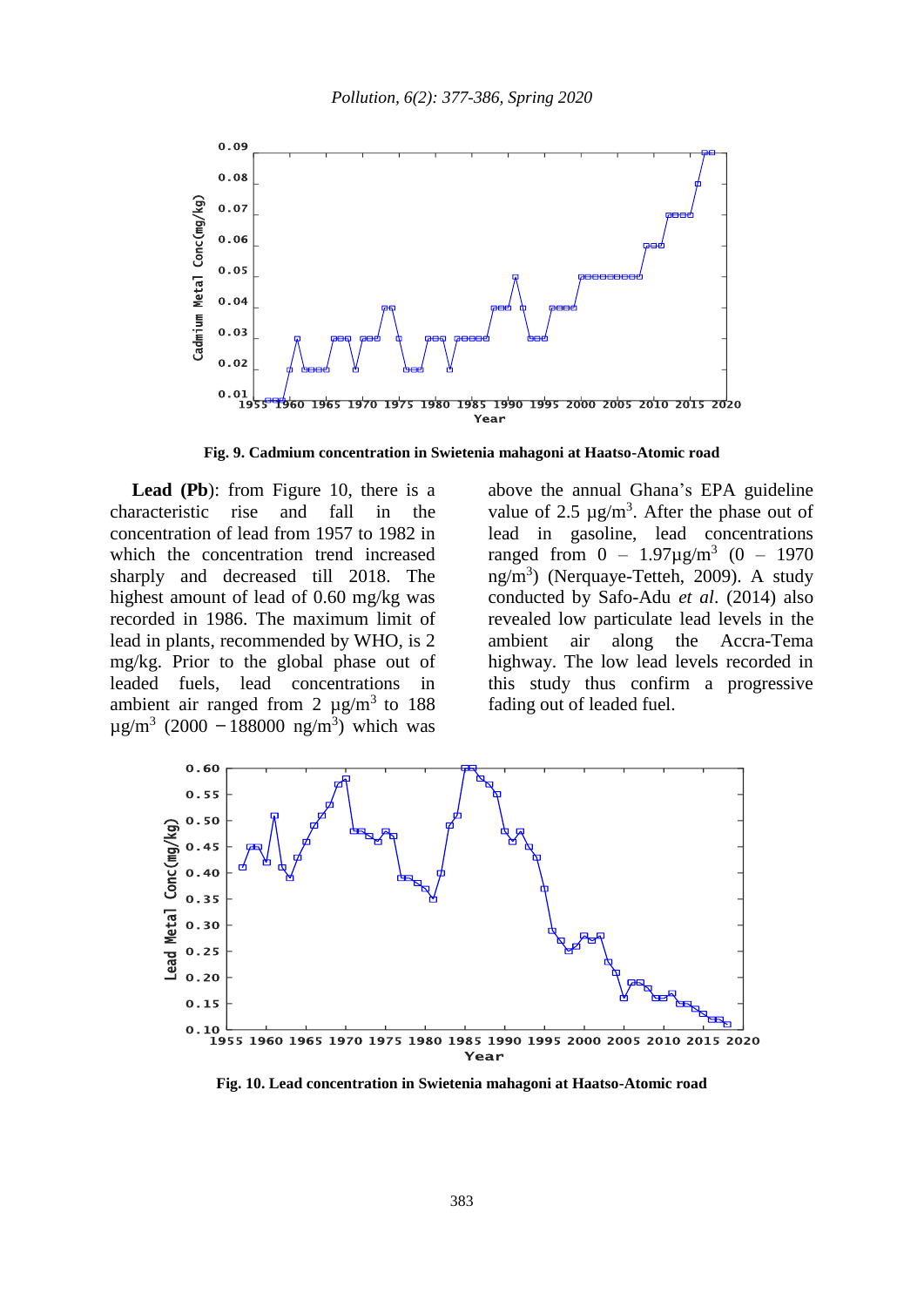**Manganese (Mn)** concentration ranges between  $5.94 - 2.58$  mg/kg as shown the Figure 11. There was a characteristic rise and fall in manganese from 1957 to 2011 in which there was an increase in the trend till 2018. The highest amount of manganese of 5.94 mg/kg was recorded in 2018. The zinc values recorded at the site were above the WHO guideline value of 2.14 mg/kg. Manganese concentrations were predicted to be high due to the Methylcyclopentadienyl Manganese Tricarbonyl (MMT) additive in fuels.

**Nickel (Ni)** concentration ranges between  $8.18 - 15.78$  mg/kg as shown the figure 12. As the data show, the amount of nickel increased from 1957-2018. The highest amount of 0.99 mg/kg was recorded in 2018. The nickel value recorded at the site was above the WHO's recommended limit of nickel in plants is 10 mg/kg (Zigham Hassan et al 2012). Potential sources of nickel is open burning of municipal wastes containing Ni-Cd batteries from vehicles (Awan et al, 2011)



**Fig. 11. Manganese concentration in Swietenia mahagoni Haatso-Atomic road**



**Fig. 12. Nickel concentration in Swietenia mahagoni at Haatso-Atomic road**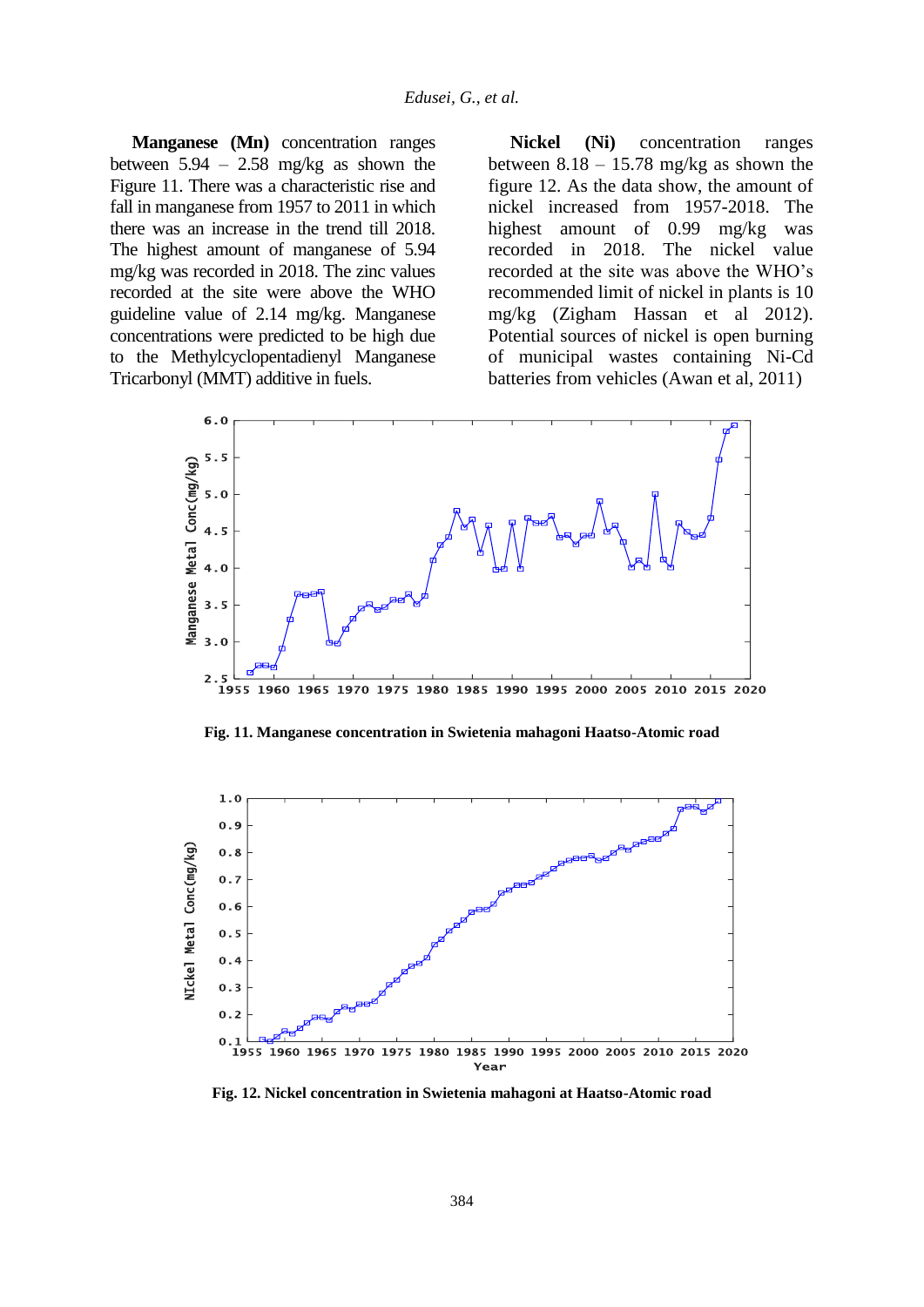# **CONCLUSION**<br>This work

investigated elemental composition and ring width of trees (which span from 1957 to 2018) along the Haatso-Atomic road of the Greater Accra region of Ghana. The range of concentrations of heavy metals such as Cu, Mn, Zn, Pb, Cd and Ni resulting from vehicular emissions for annual rings were determined to be  $(3.15 - 9.84 \text{ mg/kg})$ ,  $(2.58 - 5.49 \text{ mg/kg})$ ,  $(8.18 - 15.78 \text{ mg/kg})$ ,  $(0.12 - 0.60 \text{ mg/kg})$ , (0.01—0.09 mg/kg) and (0.10 – 0.99 mg/kg) respectively. Surprisingly, an increasing concentration trend was observed for these heavy metals with some concentrations exceeding the WHO guidelines. This study has shown that the levels of almost all of these heavy metals (Zn, Cu, Pb, Mn and Cd) have been increasing exponentially over the past decades. This worrying trend raises lots of concerns and if not halted can have catastrophic effect on the vegetation of the study area. The study also related tree growth rings to annual rainfall patterns and observed that high precipitation (wet seasons) leads to increased growth of tree rings. An average tree-ring growth of 8 mm was recorded which was the highest lifetime growth documented for a tree. Absence of growth of tree rings has been associated with harsh environmental conditions such as drought (dry seasons).

## **ACKNOWLEDGMENT**

The author wish to express his appreciation to Accelerator Research Centre, Physics Department at Ghana Atomic Energy Commission (GAEC) for their totally supported of these research work.

## **GRANT SUPPORT DETAILS**

The present research has been financially supported by Ghana Education Trust Fund (GET Fund)

#### **CONFLICT OF INTEREST**

The authors declare that there is not any conflict of interests regarding the publication of this manuscript. In addition, the ethical issues, including plagiarism, informed consent, misconduct, data fabrication and/ or falsification, double publication and/or submission, and redundancy has been completely observed by the authors.

## **LIFE SCIENCE REPORTING**

No life science threat was practiced in this research.

#### **REFERENCES**

Aboh, I. J. K., Ofosu, G. K., Hopke, P. K. and Bamford, S. A. (2012). Characterization of fine particulate sources at Ashaiman in Greater Accra, Ghana. Atmos. Pollut. Rese., 3: 301-310.

Abu-Allaban, M., Gillies, J. A., Gertler, A. W., Clayton, R., Proffitt. D. and Tailpipe, D. (2003). Resuspended road dust, and brake-wear emission factors from on-road vehicles. Atmos. Environ. 37: 5283- 5293.

Afzal, S., Abdul, N., Nazeef, U. A., Muhammad, A., Muhammad, Z. and Muhammad S. K. (2011). Comparative study of heavy metals in oil and selected medicinal plants. Res. J. Chem. Environ. 7(4): 71-79.

Awan, M. A., Ahmed, S. H., Aslam, M. R. and Qazi, I. A. (2011). Determination of total suspended particulate matter and heavy metals in ambient air of four cities in Pakistan. Iranian Journal of Energy and Environment. 2 (2): 128-132.

Benjamin, A. and Ayatulai-Abdul, M. (2018). Assessment of Inhalable Particular Matter (PM) associated with a cement factory in Tema, Ghana American Journal of Environmental engineering p-ISSN 2166-4633. 8(5): 167-173.

Cocozza, C., Ravera, S., Cherubini, P., Lombardi, F., Marchetti, M. and Tognetti, R. (2016). Integrated biomonitoring of airborne pollutants over space and time using tree rings, bark, leaves and epiphytic lichens. Urban For Green. 17: 177-191.

Danek, M., Bell, T. and Laroque, C. P. (2015). Some considerations in the reconstruction of lead levels using laser ablation: lessons from the design stage of dendrochemistry study, St. John's, Canada. Geochronometria. 42: 217-23.

Elena, C., Daniela, T. A. and Anca, F. G. (2018). Transport infrastructure development, public performance and long-run economic growth; A case study for the Eu-28 countries. Sustainability. Accepted on 22nd December, 2018.

Garg, B. D., Cadle, S. H., Mulawa, P. A., Groblicki, P. J., Laroo, C. and Parr, G. A. (2000).